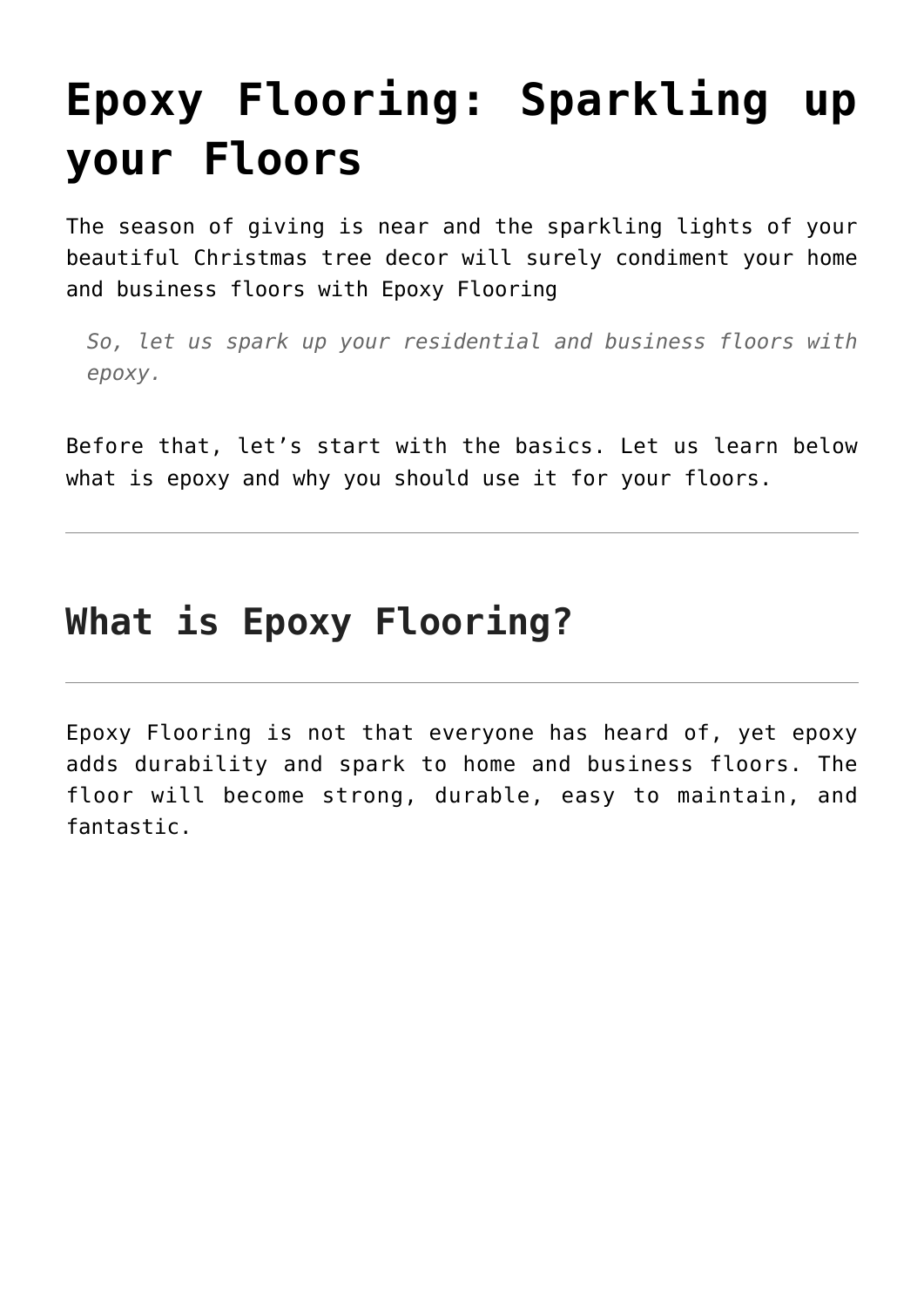

## **Why should I Use Epoxy Flooring?**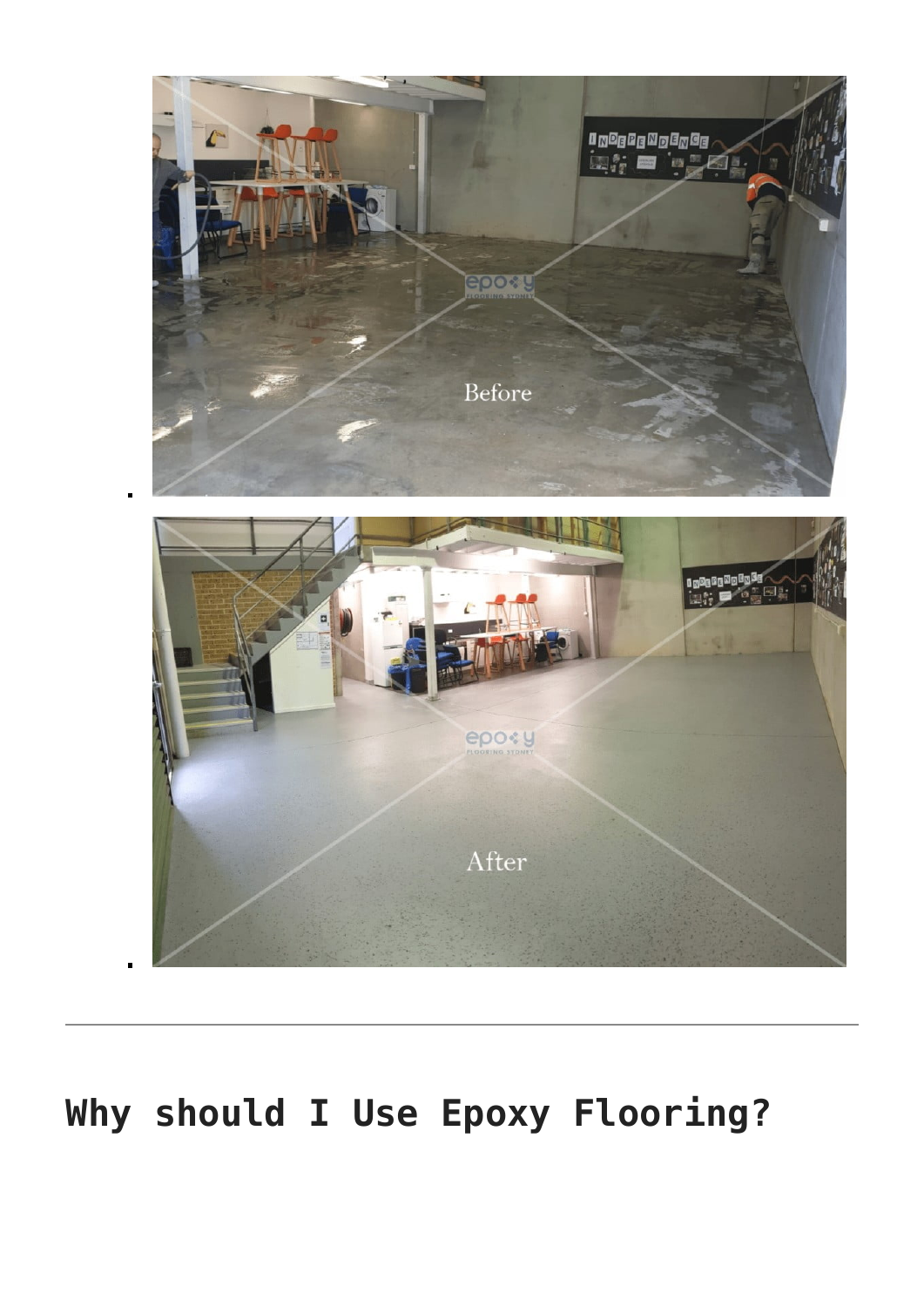So here are the major reasons why you should epoxy your floor:

- 1. Cost Effective Installation cost for Epoxy is lower compared to some other floors.
- 2. Resistance

Epoxy floors are resistant to oil, gasoline, bleach, transmission fluid, cleansers and many more and is frequently used in garages and food industry. Epoxy floor coating is also heat and water-resistant and is an excellent choice for hospitals and clinics since the floor is resistant to bacteria and germs and is easy to clean and sanitize.

3. Durable

Epoxy floors have longer lifespan and offer benefits of anti-fatigue. It last for several decades without cracking or peeling, is popular for commercial and industrial use.

4. Protects

Epoxy coating protects the original concrete from moisture, stains, grease and cracks and save you a great deal on cleaning and maintenance costs

5. Appearance

Epoxy is a great choice to decorate your floors. Is available in variety of colors that add a flawless, smooth, elegant shine and can be in different personalized patterns and designs.

6. Safe

Epoxy flooring enhances visibility inside the garage by reflecting light off the floor and is resistant to slippage, temperature, extreme impact, and even fire. maintaining both the safety of your employees and your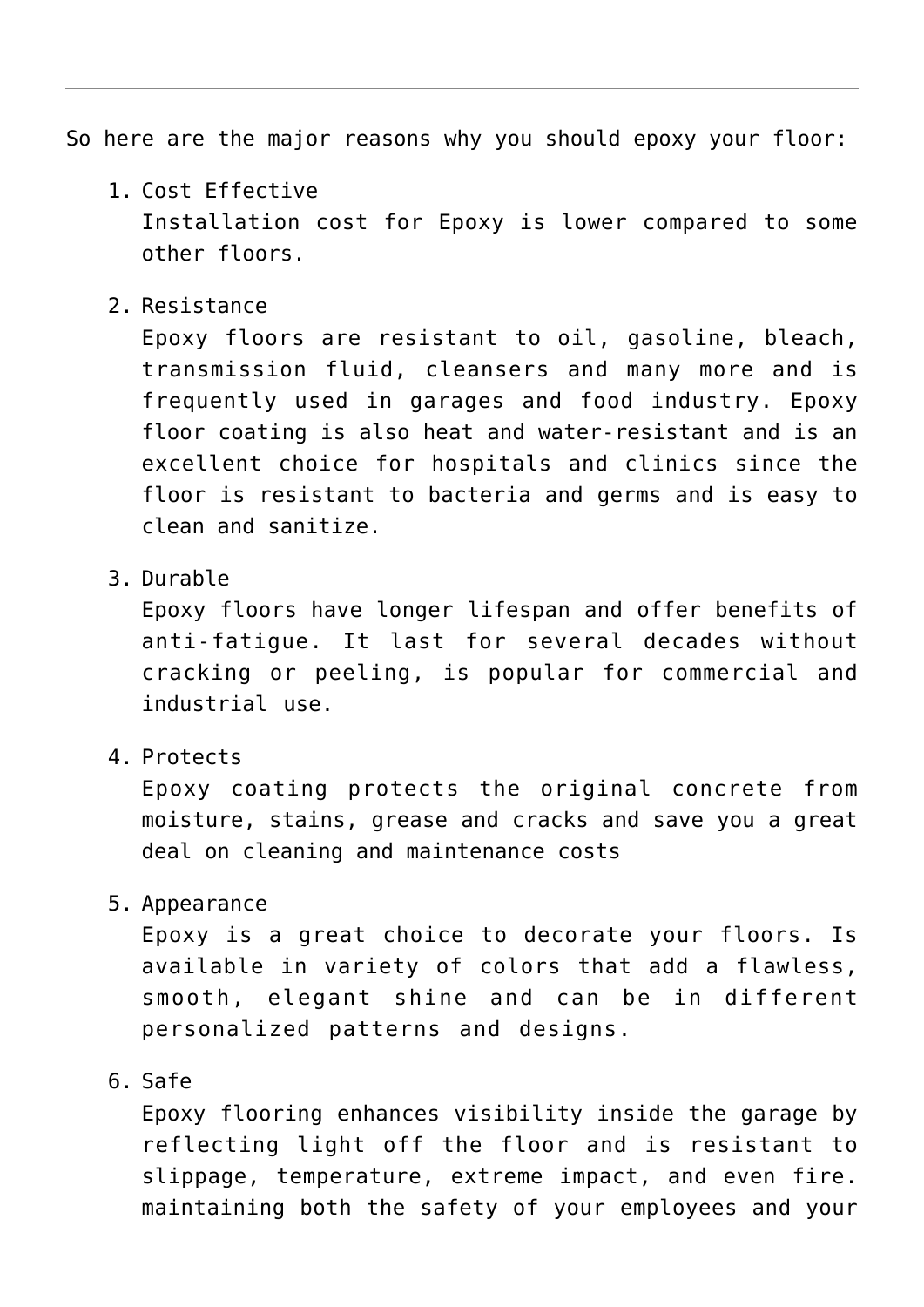building. High gloss coatings also improve lighting to a significant degree due to reflection and can glow in dark. High vision colours and footpath in commercial area also creates a safe environment. The epoxy floor is easy to clean, saving time for cleaners. It also eliminates hot tire marks.

7. Time saving

Epoxy flooring is easy to install and requires less time shutting down production for installation.

- 8. Lowers vehicle maintenance Epoxy coating also reduces wear and tear on vehicles as it is more forgiving on machinery.
- 9. Helps the environment Epoxy coating reduces material usage and is seen as a green option for home and business.

## **Let Us Install Epoxy Flooring For You**

Epoxy flooring is becoming one of the hottest trends in Brisbane. There are some common problems with epoxy flooring but you can also [avoid them with proper maintenance.](https://epoxybrisbane.com.au/common-epoxy-flooring-problems/) Nevertheless, the return of its investment is great as it has a longer lifespan and is very easy to maintain.

In addition to that, it gives value to the property while giving an elegant look to your floors. It is an amazing investment. So what you need to do is to avail now while it's hot.